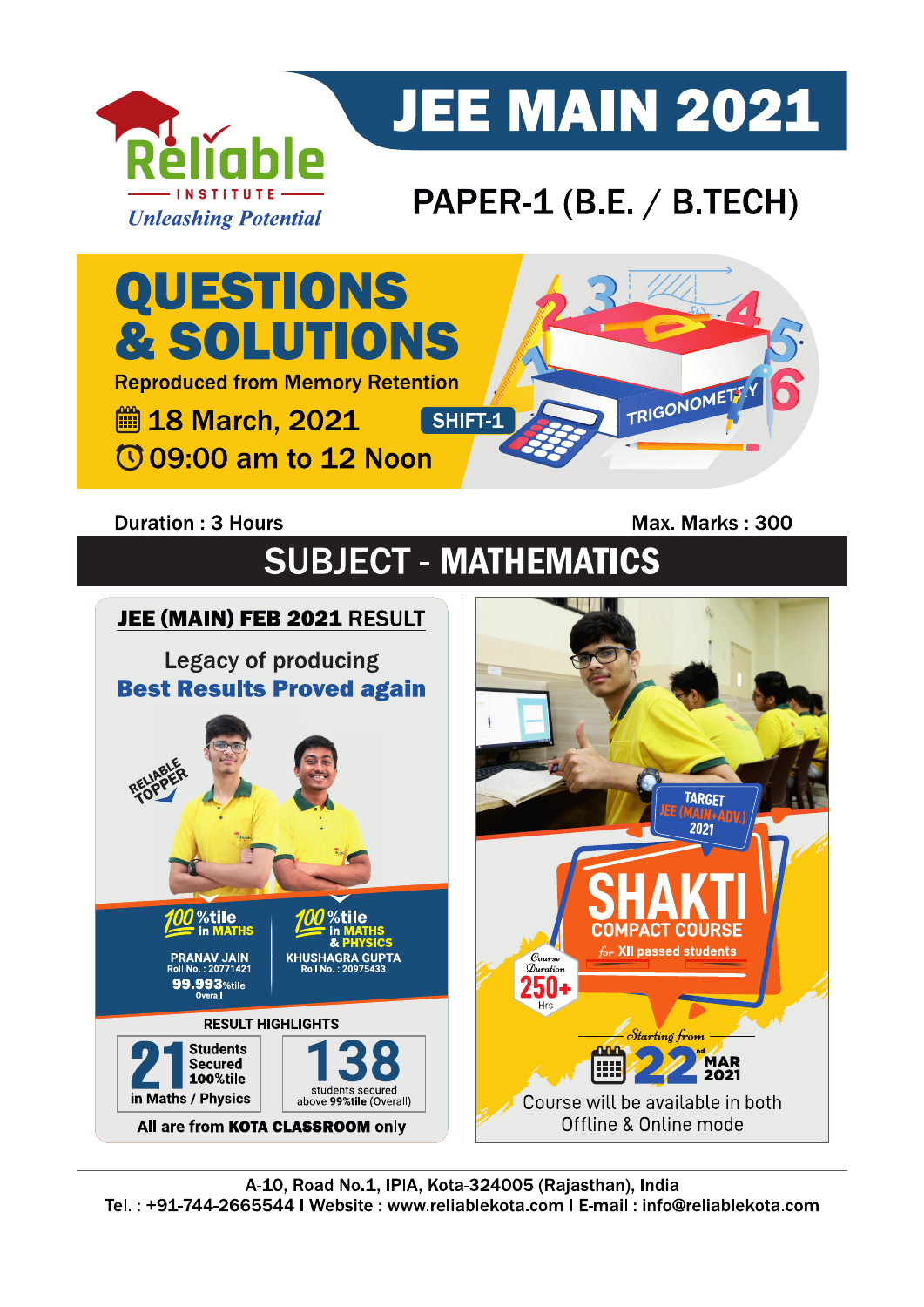

Réliable

### **MATHEMATICS**

 $1.$ Let circle  $C_1$ :  $x^2 + y^2 = 1$ C<sub>2</sub>:  $x^2 + y^2 - 2y = 1$  $C_3$ :  $x^2 + y^2 - 2x = 1$  $C_4$ :  $x^2 + y^2 - 2x - 2y + 1 = 0$ figure formed by joining centres of  $C_1$ ,  $C_2$ ,  $C_3$ ,  $C_4$  is  $(2)$  rectangle (4) parallelogram  $(1)$  square  $(3)$  rhombus Ans.  $(1)$ Sol. Centres  $(0, 0), (1, 0), (0, 1), (1, 1)$  $(0, 1)$  $(1, 1)$ Square  $(1, 0)$  $(0, 0)$  $\overline{|\mathbf{x}|}$ The values of a and b for which the function  $f(x) =$ is differentiable, are  $2.$  $ax^{2} + b$ , |x|<1 respectively  $(2) -\frac{1}{2}, \frac{3}{2}$ (3)  $\frac{1}{2}, -\frac{3}{2}$ (1)  $\frac{1}{2}, \frac{3}{2}$  $(4)$  1,  $-2$ Ans.  $(2)$  $f(x)$  is continuous at  $x = 1 \implies 1 = a + b$ Sol.  $f(x)$  is differentiable at  $x = 1 \implies -1 = 2a$  $\Rightarrow$  a =  $-\frac{1}{2}$  : b =  $\frac{3}{2}$ Find the sum of all the four digit numbers formed by using the digits 1,2,2,3.  $\overline{3}$ .  $(1)$  36664  $(2)$  26664  $(3)$  24  $(4)$  46632  $(2)$ Ans. Sol. ............2 = 3! sum of digits at unit's place =  $3 + 12 + 9 = 24$ sum of all four digits numbers =  $24(1111) = 26664$ 

Address : 'Reliable Institute', A-10 Road No.1, IPIA, Kota-324005 (Rajasthan), INDIA

visit us at: www.reliablekota.com, Email: info@reliablekota.com Call us: +91-744-2665544

 $\overline{\mathbf{2}}$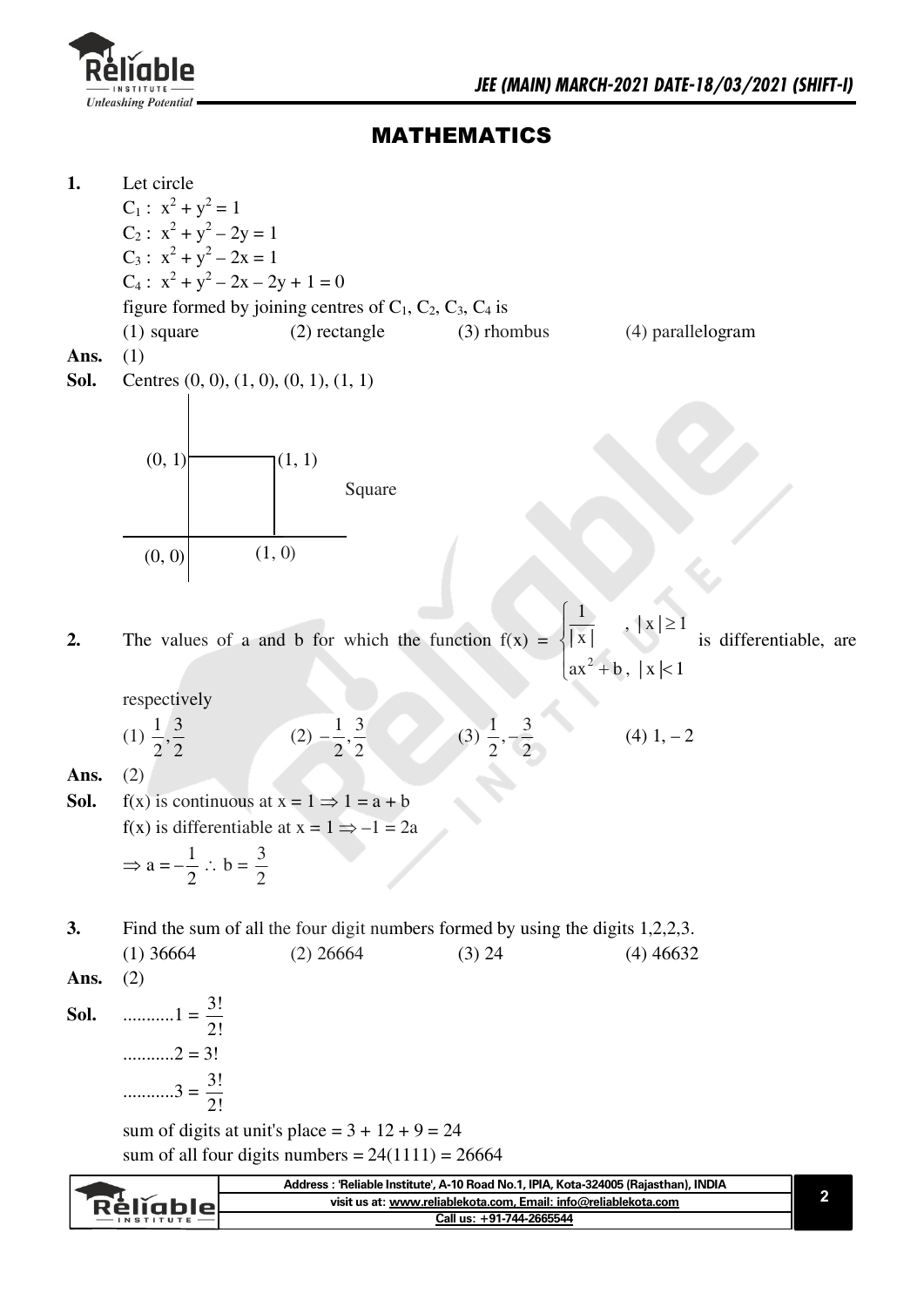

Find the number of points of intersection of the curves :  $\overline{4}$ .  $S_1: x^2 + y^2 - 22x + 10y + 137 = 0$  &  $S_2: x^2 + y^2 - 10x - 10y + 41 = 0$  $(1) 1$  $(2)$  2  $(3)0$  $(4)$  3 Ans.  $(1)$  $S_1$ :  $(x-11)^2 + (y-5)^2 = 9 \rightarrow C_1 = (11, 5)$ Sol.  $S_2$ :  $(x-5)^2 + (y-5)^2 = 9 \rightarrow C_2 = (5, 5)$  $r_1 = 3 & r_2 = 3$  $d(C_1C_2) = \sqrt{(11-5)^2} = 6$  $r_1 + r_2 = 6$  $\therefore$  Circles touch externally Hence, 1 point of intersection. If  $(1 + x + 2x^2)^{20} = a_0 + a_1x + a_2x^2 + \dots + a_{40}x^{40}$  then the value of  $a_1 + a_2 + \dots + a_{37}$  is : 5. (1)  $2^{18}(2^{19} - 19)$  (2)  $2^{19}(2^{20} - 21)$  (3)  $2^{18}(2^{20} - 38)$ (4)  $2^{20}(2^{20} - 21)$  $(2)$ Ans. Put  $x = 1, -1$  and subtract Sol.  $4^{20} - 2^{20} = (a_0 + a_1 + \dots + a_{40}) - (a_0 - a_1 + \dots)$  $\Rightarrow$  4<sup>20</sup> - 2<sup>20</sup> = 2 (a<sub>1</sub> + a<sub>3</sub> + ..... + a<sub>39</sub>)  $\Rightarrow$  a<sub>1</sub> + a<sub>3</sub> + ..... + a<sub>37</sub> =  $2^{39}$  –  $2^{19}$  – a<sub>39</sub>  $a_{39}$  = coeff of  $x^{39}$  in  $(1 + x + 2x^2)^{20} = {^{20}C_1 2^{19}}$  $\Rightarrow$  a<sub>1</sub> + a<sub>3</sub> + ...... + a<sub>37</sub> =  $2^{39} - 2^{19} - 20(2^{19})$  $= 2^{39} - 21 (2^{19}) = 2^{19} (2^{20} - 21)$ Find the sum of the series : 6.  $S = \frac{1}{3^2 - 1} + \frac{1}{5^2 - 1} + \dots + \frac{1}{201^2 - 1}$ (1)  $\frac{1}{4}$  (2)  $\frac{25}{101}$  (3)  $\frac{26}{99}$ (4)  $\frac{26}{102}$ 

Ans.  $(2)$ 

**Sol.** 
$$
S = \sum_{r=1}^{100} \frac{1}{(2r+1)^2 - 1} = \sum_{r=1}^{100} \frac{1}{(2r+1) \cdot 2(r)}
$$
  
\n
$$
\therefore S = \frac{1}{4} \sum_{r=1}^{100} \left[ \frac{1}{r} - \frac{1}{r+1} \right]
$$
  
\n
$$
S = \frac{1}{4} \left( \left( 1 - \frac{1}{2} \right) + \left( \frac{1}{2} - \frac{1}{3} \right) + \left( \frac{1}{3} - \frac{1}{4} \right) + \dots + \left( \frac{1}{100} - \frac{1}{101} \right) \right)
$$
  
\n
$$
\therefore S = \frac{1}{4} \left[ \frac{100}{101} \right] = \frac{25}{101}
$$

| <b>RéliableL</b><br>$-$ INSTITUTE | Address: 'Reliable Institute', A-10 Road No.1, IPIA, Kota-324005 (Rajasthan), INDIA |  |
|-----------------------------------|-------------------------------------------------------------------------------------|--|
|                                   | visit us at: www.reliablekota.com, Email: info@reliablekota.com                     |  |
|                                   | Call us: +91-744-2665544                                                            |  |
|                                   |                                                                                     |  |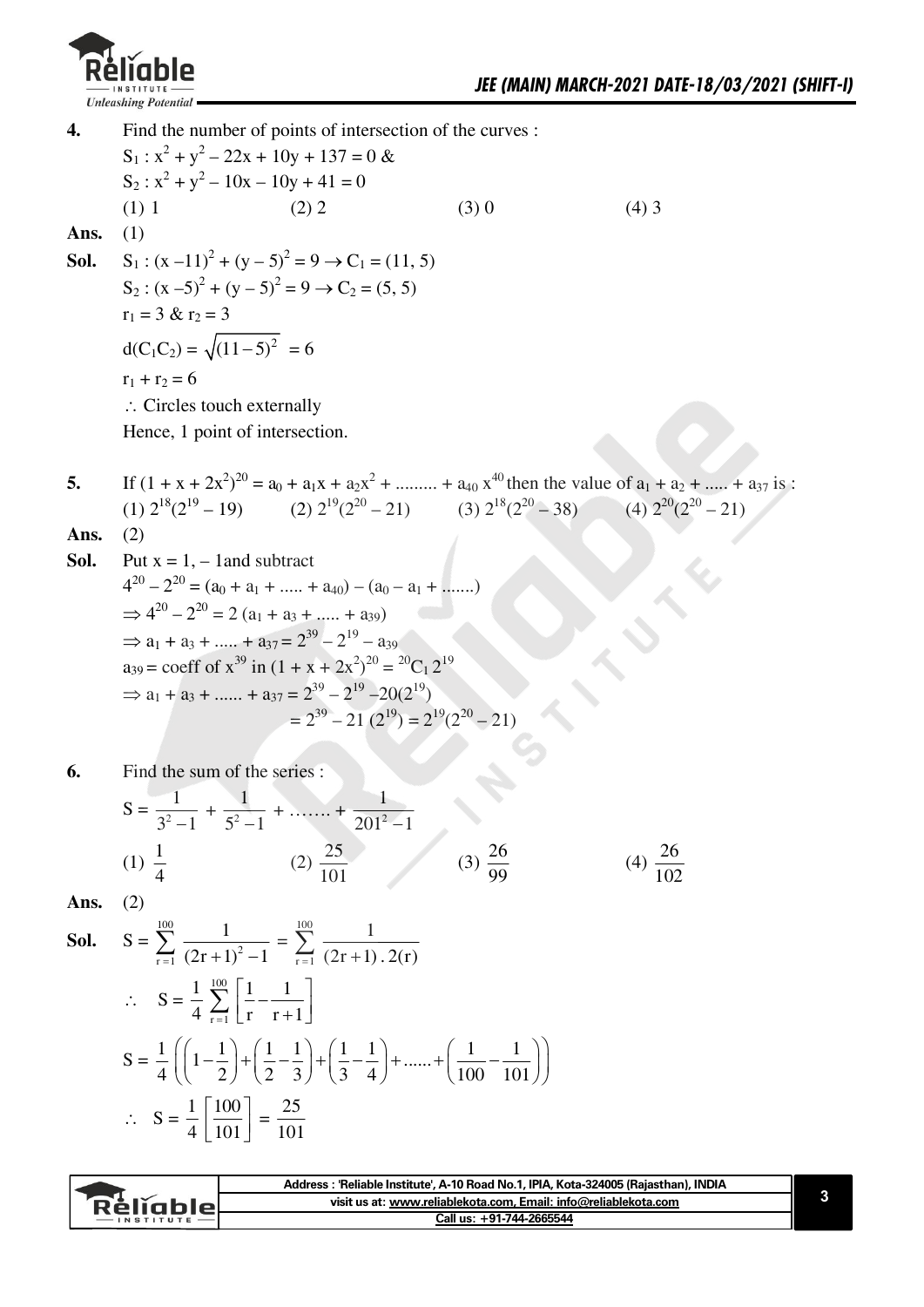

A vector  $\vec{a}$  has components 3p and 1 with respect to a rectangular cartesion system. The system is  $7.$ rotated through a certain angle about the origin in the counterclockwise sense. If with respect to the new system,  $\vec{a}$  has components (p + 1) and  $\sqrt{10}$ , then find the value of 'p'

(1) 
$$
-\frac{2}{4}
$$
 (2)  $\frac{4}{5}$  (3) 1 (4) -1  
\n**Ans.** (4)  
\n**Ans.** (4)  
\n
$$
\begin{array}{rcl}\n\frac{1}{3i} & \sqrt{(\mathbf{p}+1,\sqrt{10})} \\
& \frac{1}{3i} & \sqrt{(\mathbf{p}+1,\sqrt{10})} \\
& \frac{1}{3i} & = |\mathbf{a}'|, \text{ No Change in magnitude} \\
& \frac{1}{3}\sqrt{9\mathbf{p}^2+1} = \sqrt{(\mathbf{p}+1)^2+10}} \\
& \frac{1}{3}\mathbf{p}^2-2\mathbf{p}+1 & = \sqrt{(\mathbf{p}+1)^2+10} \\
& \frac{1}{3}\mathbf{p}^2-2\mathbf{p}-1 & = 0 \\
& \frac{1}{3}\mathbf{p}^2-2\mathbf{p}-1 & = 0 \\
& \frac{1}{3}\mathbf{p}^2-2\mathbf{p}-1 & = 0 \\
& \frac{1}{3}\mathbf{p}^2-2\mathbf{p}-1 & = 0 \\
& \frac{1}{3}\mathbf{p}^2-2\mathbf{p}-1 & = 0 \\
& \frac{1}{3}\mathbf{p}^2-2\mathbf{p}-1 & = 0 \\
& \frac{1}{3}\mathbf{p}^2-2\mathbf{p}-1 & = 0 \\
& \frac{1}{3}\mathbf{p}^2-2\mathbf{p}-1 & = 0 \\
& \frac{1}{3}\mathbf{p}^2-2\mathbf{p}-1 & = 0 \\
& \frac{1}{3}\mathbf{p}^2-2\mathbf{p}-1 & = 0 \\
& \frac{1}{3}\mathbf{p}^2-2\mathbf{p}-1 & = 0 \\
& \frac{1}{3}\mathbf{p}^2-2\mathbf{p}-1 & = 0 \\
& \frac{1}{3}\mathbf{p}^2-2\mathbf{p}^2 & = 0 \\
& \frac{1}{3}\mathbf{p}^2-2\mathbf{p}^2 & = 0 \\
& \frac{1}{3}\mathbf{p}^2-2\mathbf{p}^2 & = 0 \\
& \frac{1}{3}\mathbf{p}^2-2\mathbf{p}^2 & = 0 \\
& \frac{1}{3}\mathbf{p}^2-2\mathbf{p}^2 & = 0 \\
& \frac{1}{3}\mathbf{p}^2-
$$

4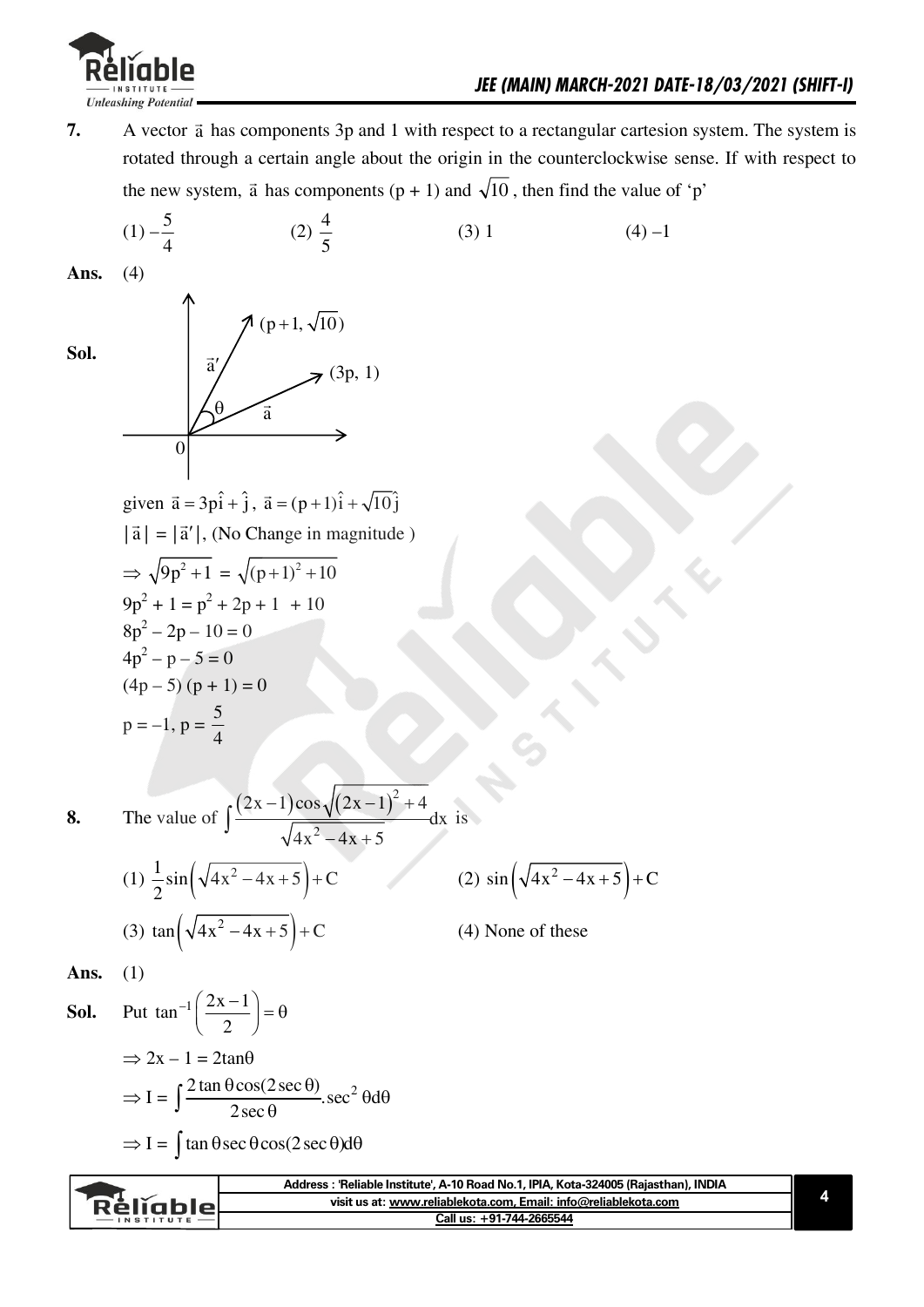

Put 2 sec  $\theta = t \implies 2$  sec $\theta$  tan $\theta$  d $\theta = dt$ 

$$
\Rightarrow I = \frac{1}{2} \int \cos t \, dt = \frac{\sin t}{2} + c = \frac{\sin(2 \sec \theta)}{2} + C
$$

$$
= \frac{1}{2} \sin \left( \sqrt{4x^2 - 4x + 5} \right) + C
$$

Let  $a|z|^2 + \overline{\alpha} z + \overline{z} \alpha + d = 0$  represents the equation of the circle when 9. (1)  $\alpha^2$  – ad > 0 such that  $a \in R$ (2)  $\alpha^2$  – ad  $\geq 0$  such that  $a \in R - \{0\}$ (3)  $\alpha^2$  – ad = 0 for  $\forall$  a  $\in$  R  $(4) \alpha^2$  – ad  $\leq 0$  for  $\forall$  a  $\in$  R Ans.  $(2)$  $az\overline{z} + \alpha \overline{z} + \overline{\alpha} z + d = 0$ Sol.  $\ldots$  (i)

$$
z\overline{z} + \frac{\alpha}{a}\overline{z} + \frac{\overline{\alpha}}{a}z + \frac{d}{a} = 0 \Rightarrow \text{circle}
$$
  
centre  $= -\frac{\alpha}{a}$ ,  $r = \sqrt{|\alpha|^2 - c}$   

$$
\Rightarrow \left|\frac{\alpha}{a}\right|^2 - \frac{d}{a} \ge 0 \text{ for equation (i) to represents a circle}
$$

$$
\Rightarrow |\alpha|^2 - ad \ge 0
$$

Let the system of equation  $\alpha u + \beta v + \gamma w = 0$ ,  $\beta u + \gamma v + \alpha w = 0$ ,  $\gamma u + \alpha v + \beta w = 0$  has non trial 10. solution and  $\alpha$ ,  $\beta$ ,  $\gamma$  are distinct roots of  $x^3 + ax^2 + bx + c = 0$  find value of  $\frac{a^2}{b}$ 

- $(1)0$  $(3) 2$  $(2)$  1  $(4)$  3
- Ans.  $(1)$
- $\begin{vmatrix} \alpha & \beta & \gamma \\ \beta & \gamma & \alpha \\ \gamma & \alpha & \beta \end{vmatrix} = 0$ Sol.  $\Rightarrow \alpha^2 + \beta^3 + \gamma^3 = 3\alpha\beta\gamma$  $\therefore$   $\alpha + \beta + \gamma = 0$  or  $\alpha = \beta = \gamma$ Here  $\alpha + \beta + \gamma = 0$  $\therefore$  ( $\alpha$ ,  $\beta$ ,  $\gamma$  distinct)
	- $\therefore$   $a = 0$

|               | Address : 'Reliable Institute', A-10 Road No.1, IPIA, Kota-324005 (Rajasthan), INDIA |  |
|---------------|--------------------------------------------------------------------------------------|--|
| RéliableL     | visit us at: www.reliablekota.com, Email: info@reliablekota.com                      |  |
| $INSTITUTE$ – | Call us: +91-744-2665544                                                             |  |
|               |                                                                                      |  |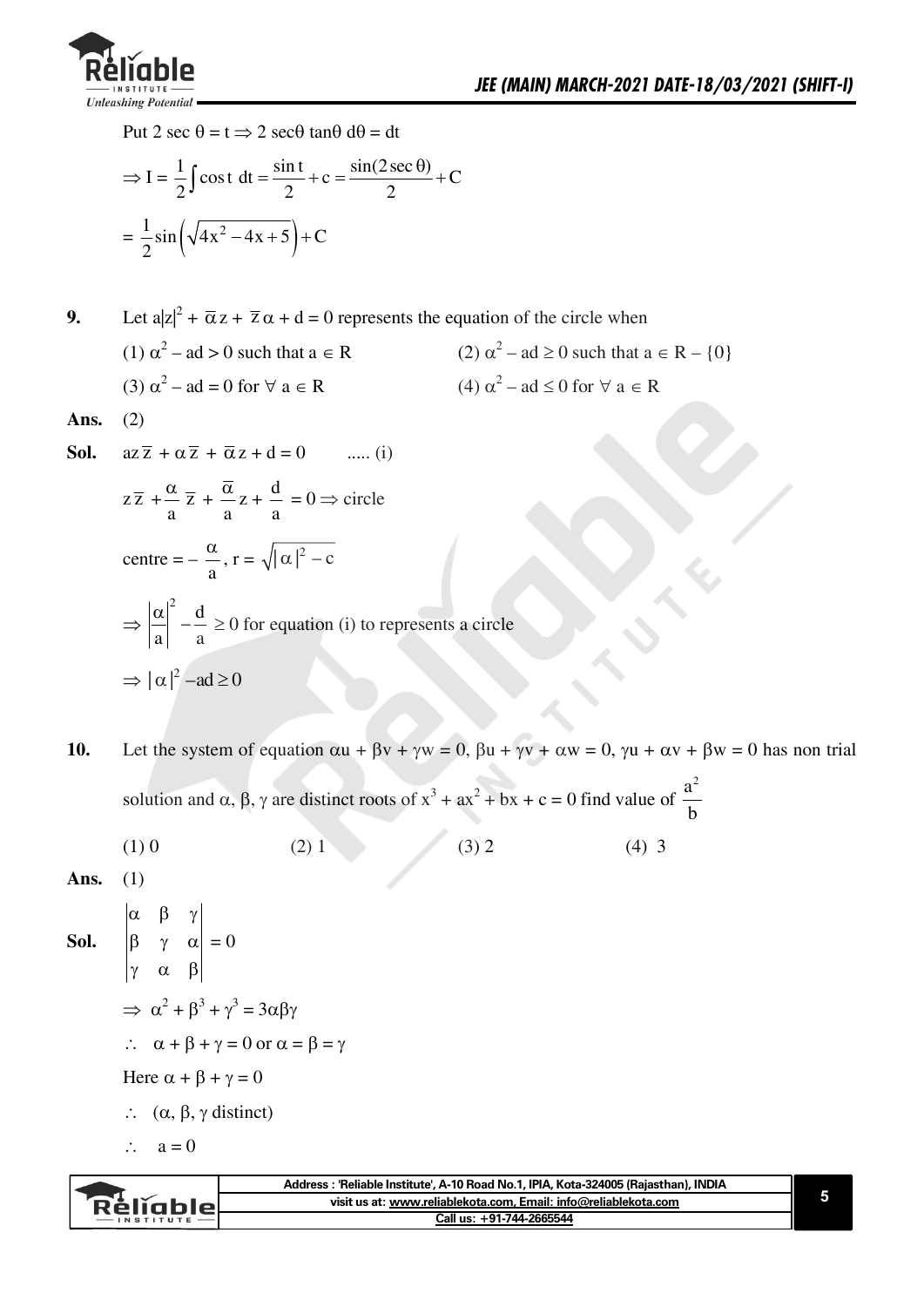

Let  $f(x) = \sqrt{x}$  and  $g(x)$   $\sqrt{1-x}$  and fucntion 11.  $f(x) + g(x), f(x) - g(x), \frac{f(x)}{g(x)}, \frac{g(x)}{f(x)}, g(x) - f(x)$ Find the set of value of 'x' which is common to the domain of all the five functions.  $(1)$   $x \in (0,1)$  $(2)$   $x \in [0,1]$  $(3)$   $x \in [0,1)$  $(4)$   $x \in (0,1]$ Ans.  $(1)$ Sol.  $D_f = [0, \infty)$  $D_g = (-\infty, 1]$  $D_{f+g} = D_{f-g} = D_{g-f} = [0,\infty) \cap (-\infty,1] = [0,1]$ for  $\frac{f}{g}$  and  $\frac{g}{f}$  to be defined,  $x \neq 0, 1 \Rightarrow$  common domain = (0,1) If  $(100)^{\alpha} - (199)^{\beta} = (100)(100) + (99)(101) + (98)(102) + \dots + (1)(199)$ . Then find the slope of  $12.$ line joining  $(\alpha, \beta)$  and origin.  $(1)$  540  $(3) 530$  $(2)$  550  $(4)$  545  $(2)$ Ans. RHS =  $\sum_{r=1}^{99} (100 - r)(100 + r)$ Sol.  $= (100)^3 - \frac{99 \times 100 \times 199}{6} = (100)^3 - (1650) 199$ LHS =  $(100)^{\alpha}$  –  $(199)$   $\beta$ So,  $\alpha = 3$ ,  $\beta = 1650$ Slope = tan  $\theta = \frac{\beta}{\alpha}$  $\tan \theta = 550$ Let the straight lines are  $y = (mx + 1)$ ,  $3x + 4y = 9$ . Find number of integral values of m for which 13. abscissa of point of intersection is integer  $(1)$  1  $(2) 2$  $(3)$  3  $(4)0$ Ans.  $(2)$  $3x + 4(mx + 1) = 9$ Sol.

 $x(3 + 4m) = 5$  $x = \frac{5}{(3+4m)}$  $(3 + 4m) = \pm 1, \pm 5$  $4m = -3 \pm 1, -3 \pm 5$  $4m = -4, -2, -8, 2$  $m = -1, -\frac{1}{2}, -2, \frac{1}{2}$ 

Two integral value of m

| Reliable<br>$-$ INSTITUTE | Address : 'Reliable Institute', A-10 Road No.1, IPIA, Kota-324005 (Rajasthan), INDIA |  |
|---------------------------|--------------------------------------------------------------------------------------|--|
|                           | visit us at: www.reliablekota.com. Email: info@reliablekota.com                      |  |
|                           | Call us: +91-744-2665544                                                             |  |
|                           |                                                                                      |  |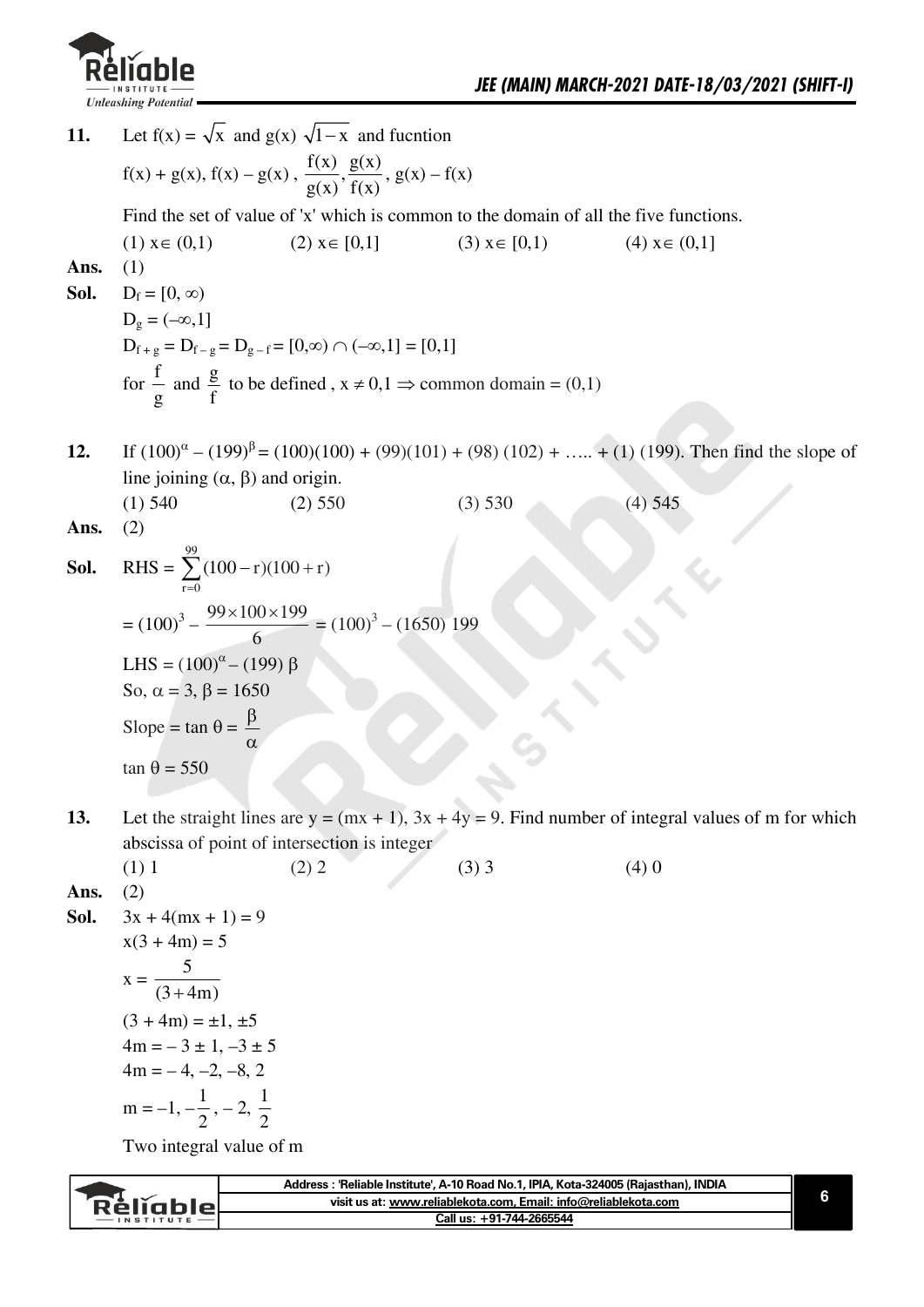

Find the differential equation of the curve  $y^2 = 4a(x + a)$  where a is any arbitrary constant. 14. (1)  $y(y')^2 + 2xy' - y = 0$  $(2) y(y')^2 - 2xy' + y = 0$ (3)  $y(y')^2 + 2xy' + y = 0$ (4)  $y(y')^2 - 2xy' - y = 0$  $(1)$ Ans.  $y^2 = 4a(x + a)$ ....... (i)  $2yy' = 4a$  $\therefore$  yy' = 2a  $\therefore$  by (i)  $y^2 = 2yy'\left(x + \frac{yy'}{2}\right)$  $y^2 = 2yy'x + (yy')^2$  $\Rightarrow$  y(y')<sup>2</sup> + 2xy' - y = 0  $(as y \neq 0)$ If  $\begin{vmatrix} 1 + \sin^2 x & \sin^2 x & \sin^2 x \\ \cos^2 x & 1 + \cos^2 x & \cos^2 x \\ 4 \sin 2x & 4 \sin 2x & 1 + 4 \sin 2x \end{vmatrix} = 0$ ,  $(x \in (0, \pi))$  $15.$ Then the values of 'x' which satisfy this are : (1)  $\frac{\pi}{12}, \frac{5\pi}{12}$  (2)  $\frac{\pi}{6}, \frac{5\pi}{6}$ (3)  $\frac{2\pi}{3}, \frac{\pi}{3}$ Ans.  $(1)$ Sol.  $R_1 \rightarrow R_1 + R_2$  $\begin{vmatrix} 2 & 2 & 1 \\ \cos^2 x & 1 + \cos^2 x & \cos^2 x \\ 4 \sin 2x & 4 \sin 2x & 1 + 4 \sin 2x \end{vmatrix}$  $\begin{array}{|c|c|c|}\n\hline\n2 & 2 \\
\hline\n\end{array}$  $= 0$  $C_1 \rightarrow C_1 - C_2$  $\begin{vmatrix} 0 & 2 & 1 \\ -1 & 1 + \cos^2 x & \cos^2 x \\ 0 & 4 \sin 2x & 1 + 4 \sin 2x \end{vmatrix} = 0$  $\therefore 2 + 8\sin 2x - 4\sin 2x = 0$  $\Rightarrow$  sin2x =  $\frac{1}{2}$   $\Rightarrow$  x =  $\frac{\pi}{12}, \frac{5\pi}{12}$ If  $2A + B = \begin{bmatrix} 0 & 0 & 3 \\ 10 & 1 & 9 \\ -1 & 4 & 0 \end{bmatrix}$  and  $A - 2B = \begin{bmatrix} 0 & -5 & 9 \\ -5 & 3 & 2 \\ -3 & 2 & 0 \end{bmatrix}$ 16. Find the value of  $(t_r(A) - t_r(B))$ .  $(2) - 2$  $(3) - 1$  $(1) 1$  $(4) 2$  $(4)$ Ans.

|                 | Address : 'Reliable Institute', A-10 Road No.1, IPIA, Kota-324005 (Rajasthan), INDIA |  |
|-----------------|--------------------------------------------------------------------------------------|--|
| <b>Rèliable</b> | visit us at: www.reliablekota.com, Email: info@reliablekota.com                      |  |
| $-$ INSTITUTE   | Call us: +91-744-2665544                                                             |  |
|                 |                                                                                      |  |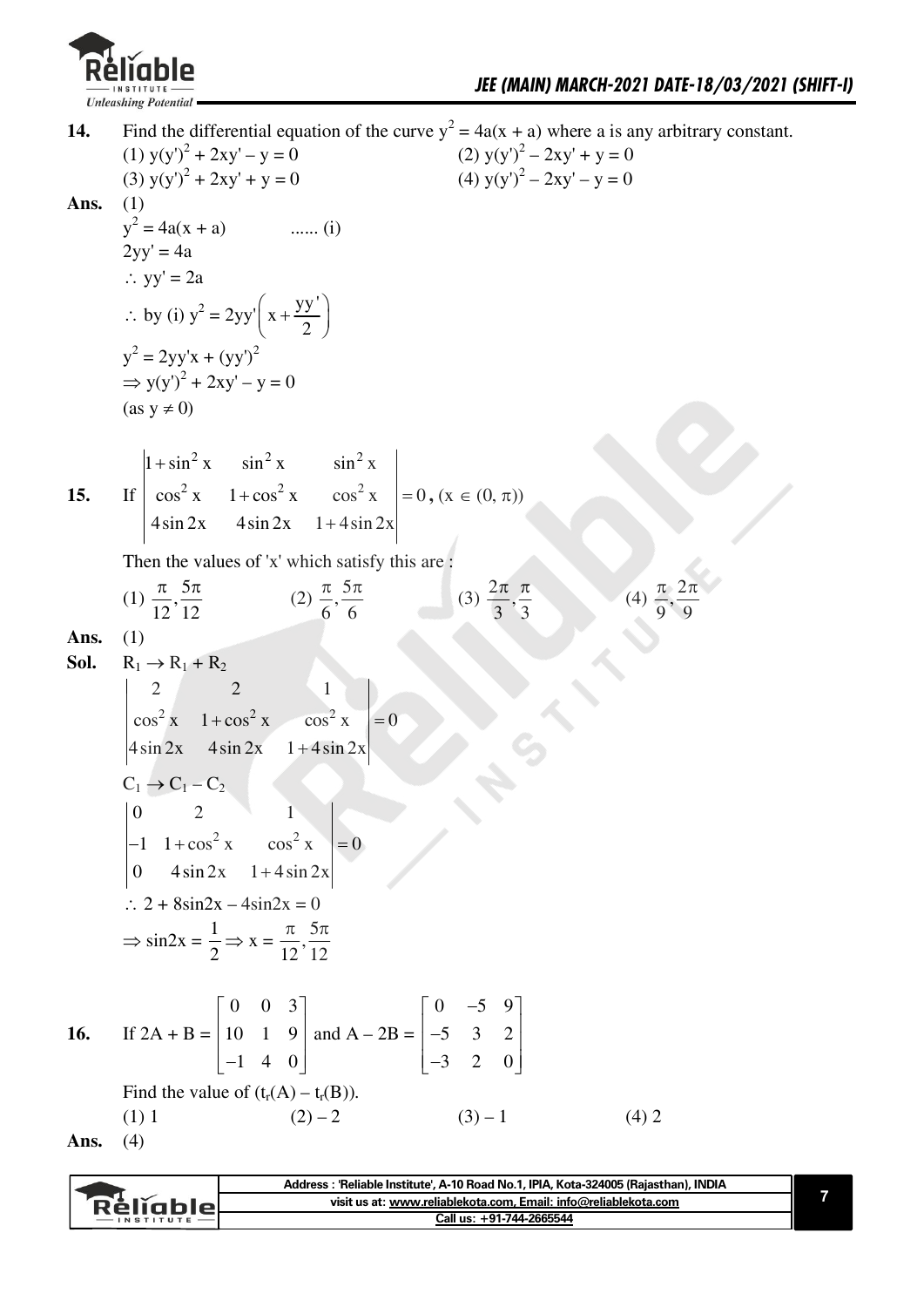

**Sol.**  $t_r(2A + B) = 1 \Rightarrow 2t_r(A) + t_r(B) = 1$  .....(1)  $t_r(A-2B) = 3 \implies t_r(A) - 2t_r(B) = 3$  .....(2)  $\Rightarrow$  t<sub>r</sub>(A) – 2[1 – 2t<sub>r</sub>(A)] = 3  $\Rightarrow$  t<sub>r</sub> (A) = 1, t<sub>r</sub> (B) = -1  $\therefore$  t<sub>r</sub>(A) – t<sub>r</sub>(B) = 2

**17.** Let  $y = (3\sqrt{2})x - 1$  be given line then find equation of straight line passes through A(1, 3) and makes an angle  $\tan^{-1}\sqrt{2}$  with given line

(1)  $5y + 4\sqrt{2}x = 4\sqrt{2} + 15$ <br>(2)  $5y - 4\sqrt{2}x = 4\sqrt{2} + 15$ (3)  $4\sqrt{2}$  x - 5y =  $4\sqrt{2}$  - 15 (4) None of these

Ans.  $(1)$ 

**Sol.** 
$$
\tan \theta = \left| \frac{m_1 - m_2}{1 + m_1 m_2} \right|
$$
  
\n $\sqrt{2} = \left| \frac{m_1 - 3\sqrt{2}}{1 + 3\sqrt{2}m_1} \right|$   
\n $\Rightarrow \pm \sqrt{2} (1 + 3\sqrt{2} m_1) = (m_1 - 3\sqrt{2})$   
\n $\sqrt{2} + 6m_1 = m_1 - 3\sqrt{2}$  [for positive sign]  
\n $m_1 = \frac{-4\sqrt{2}}{5}$   
\n $-\sqrt{2} - 6m_1 = m_1 - 3\sqrt{2}$   
\n $2\sqrt{2} = 7m_1 \Rightarrow m_1 = \frac{2\sqrt{2}}{7}$ 

- **18.** Find number of times, the digit '3' appears while writing integers from 1 to 1000.
- **Ans.** 300

**Sol.** 
$$
\begin{aligned}\n\frac{3}{2} &= (9 \times 9) \times 1 \\
- \frac{3}{2} &= (9 \times 9) \times 1 \\
- \frac{3}{2} &= (9 \times 9) \times 1 \\
\frac{3}{2} &= (9) \times 2 \\
\frac{3}{2} &= (9) \times 2 \\
- \frac{3}{2} &= (9) \times 2 \\
\frac{3}{2} &= (1) \times 3 \\
\text{total way} &= 243 + 54 + 3 = 300\n\end{aligned}
$$

| Rěliablel<br>$-$ INSTITUTE | 'Reliable Institute', A-10 Road No.1, IPIA, Kota-324005 (Rajasthan), INDIA |  |
|----------------------------|----------------------------------------------------------------------------|--|
|                            | visit us at: www.reliablekota.com, Email: info@reliablekota.com            |  |
|                            | Call us: +91-744-2665544                                                   |  |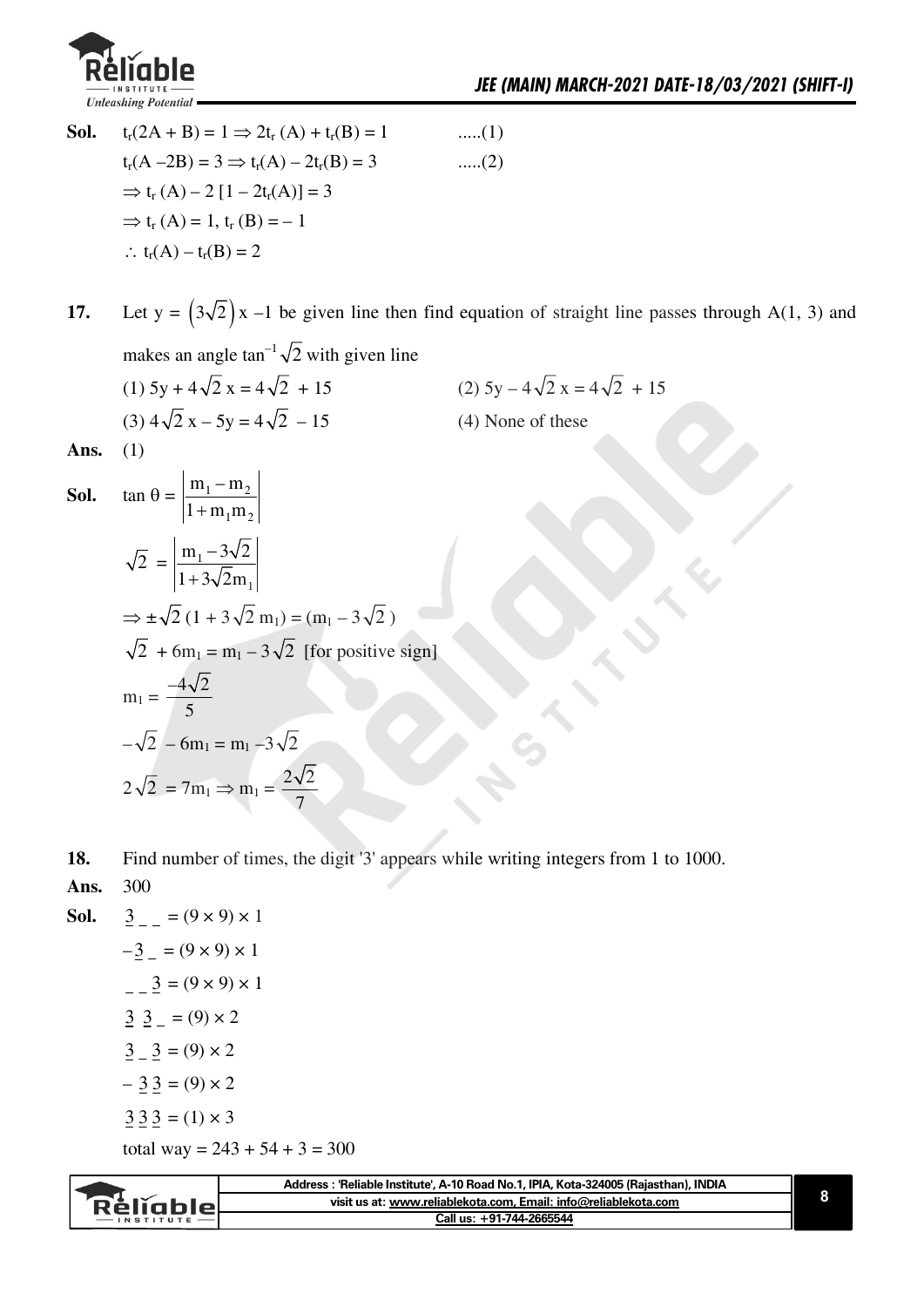

Let P<sub>1</sub> be the plane  $x - 2y + 2z - 3 = 0$  and A(1, 2, 3) lie on it. Let there be another plane P<sub>2</sub> which 19. is parallel to P<sub>1</sub> and at unit distance from A. If P<sub>2</sub> is  $ax + by + cz + d =$  the find positive value of

$$
\left(\frac{b-d}{c-a}\right)
$$

Ans.

 $\overline{\mathbf{A}}$ 

Let P<sub>2</sub>:  $x - 2y + 2z + \lambda = 0$ Sol.  $\left|\frac{1-4+6+\lambda}{\sqrt{1+4+4}}\right|=1$  $|\lambda + 3| = 3$  $(\lambda + 3) = \pm 3$  $\lambda = -3 \pm 3$  $\lambda = 0$  or  $-6$  $P_2$ :  $x - 2y + 2z + 0 = 0$  $x - 2y + 2z - 6 = 0$  $\frac{b-d}{c-a} = \frac{(-2) - (0 \text{ or } -6)}{(2-1)} = -2 \text{ or } 4$ so positive is 4

**20.** If 
$$
f(x^2) + g(4 - x) = 4x^3
$$
 and  $g(x) + g(4 - x) = 0$ , then the value of  $\int f(x^2) dx$ 

512 Ans.

 $I = 2 \int_{0}^{1} f(x^{2}) dx$  $\ldots$  ...  $(i)$ Sol.  $\Rightarrow I = 2 \int_0^4 f((4-x)^2) dx$  ........(ii)

Adding equation (i)  $\&$  (ii)

 $2I = 2 \int_{0}^{4} \left[ f(x^2) + f(4-x)^2 \right] dx$  ........(iii) Now using  $f(x^2) + g(4 - x) = 4x^3$  ........(iv)  $x \rightarrow 4-x$  $f((4 - x)^2) + g(x) - 4(4 - x)^3$  $(x)$ 

Adding equation (iv) & (v)  
\nAdding equation (iv) & (v)  
\n
$$
f(x^2) + f(4 - x^2) + g(x) + g(4 - x) = 4(x^3 + (4 - x)^3)
$$
\n⇒ 
$$
f(x^2) + f(4 - x^2) = 4[x^3 + (4 - x)^3]
$$
\nNow, I = 4  $\int_0^4 (x^3 + (4 - x)^3) dx = 512$ 

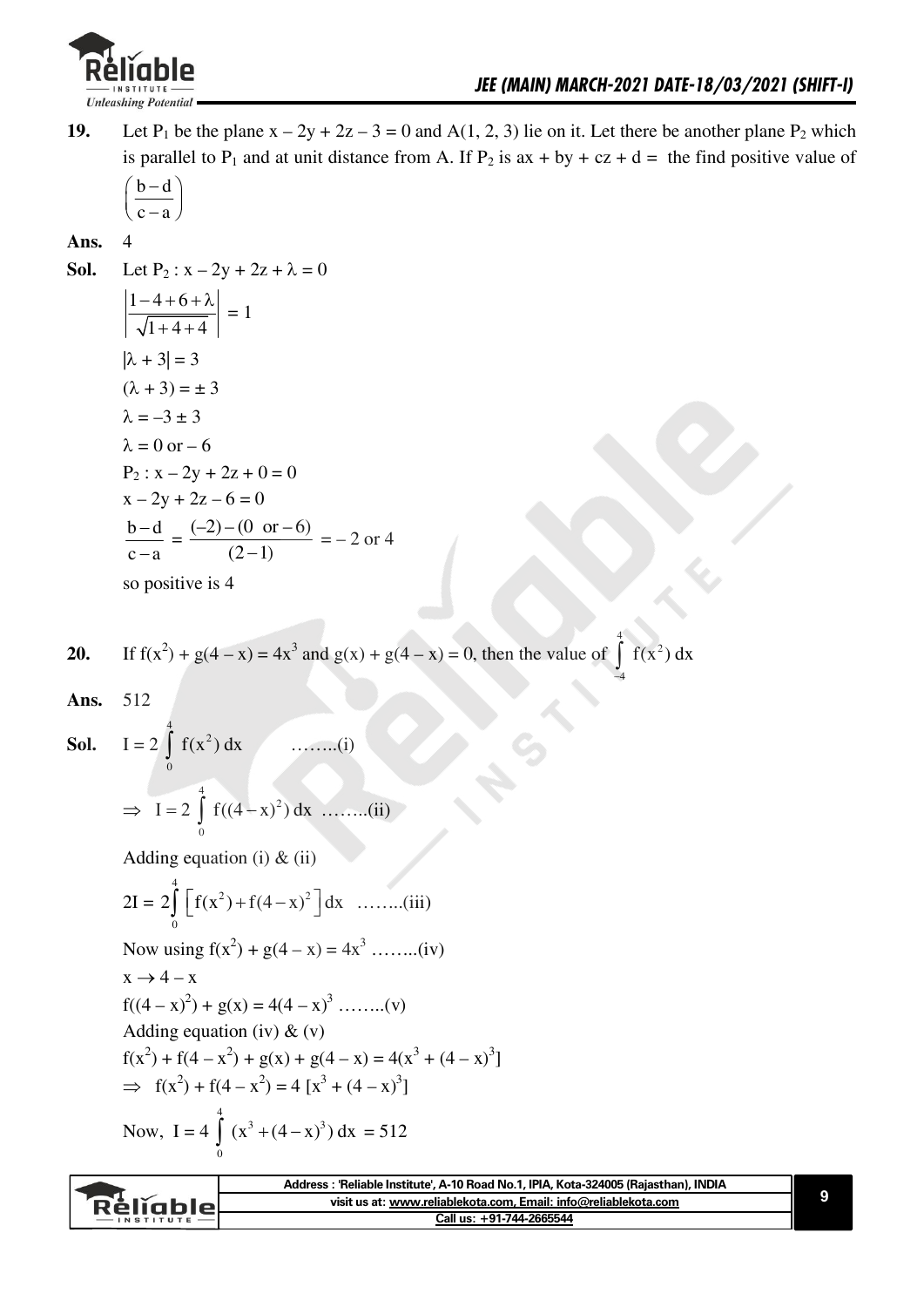

If roots of  $x^2 + ax + 12 = 0$  and origin form equilateral triangle in complex plane, find |a| equal to  $21.$ 

Ans. 6



- Average age of 25 teachers of a school is 40. If a teacher of age 60 year leave the school and a  $22.$ new teacher of 'x' age joined and new mean of their ages is 39 then find the value of 'x'
- 35 Ans.

**Sol.** 
$$
\overline{x} = \frac{\sum_{i=1}^{20} x_i}{25} = 40
$$

 $|a| = 6$ 

$$
\sum_{i=1}^{25} x_i = 1000
$$

when a teacher left school

$$
\sum_{i=1}^{24} x_i = 1000 - 60 = 940
$$
  

$$
\overline{x}' = \frac{\sum_{i=1}^{24} (x_i) + x}{25}
$$
  
39 × 25 = 940 + x  
x = 35

| Address: 'Reliable Institute', A-10 Road No.1, IPIA, Kota-324005 (Rajasthan), INDIA |  |
|-------------------------------------------------------------------------------------|--|
| visit us at: www.reliablekota.com, Email: info@reliablekota.com<br><b>Religbie</b>  |  |
| Call us: +91-744-2665544                                                            |  |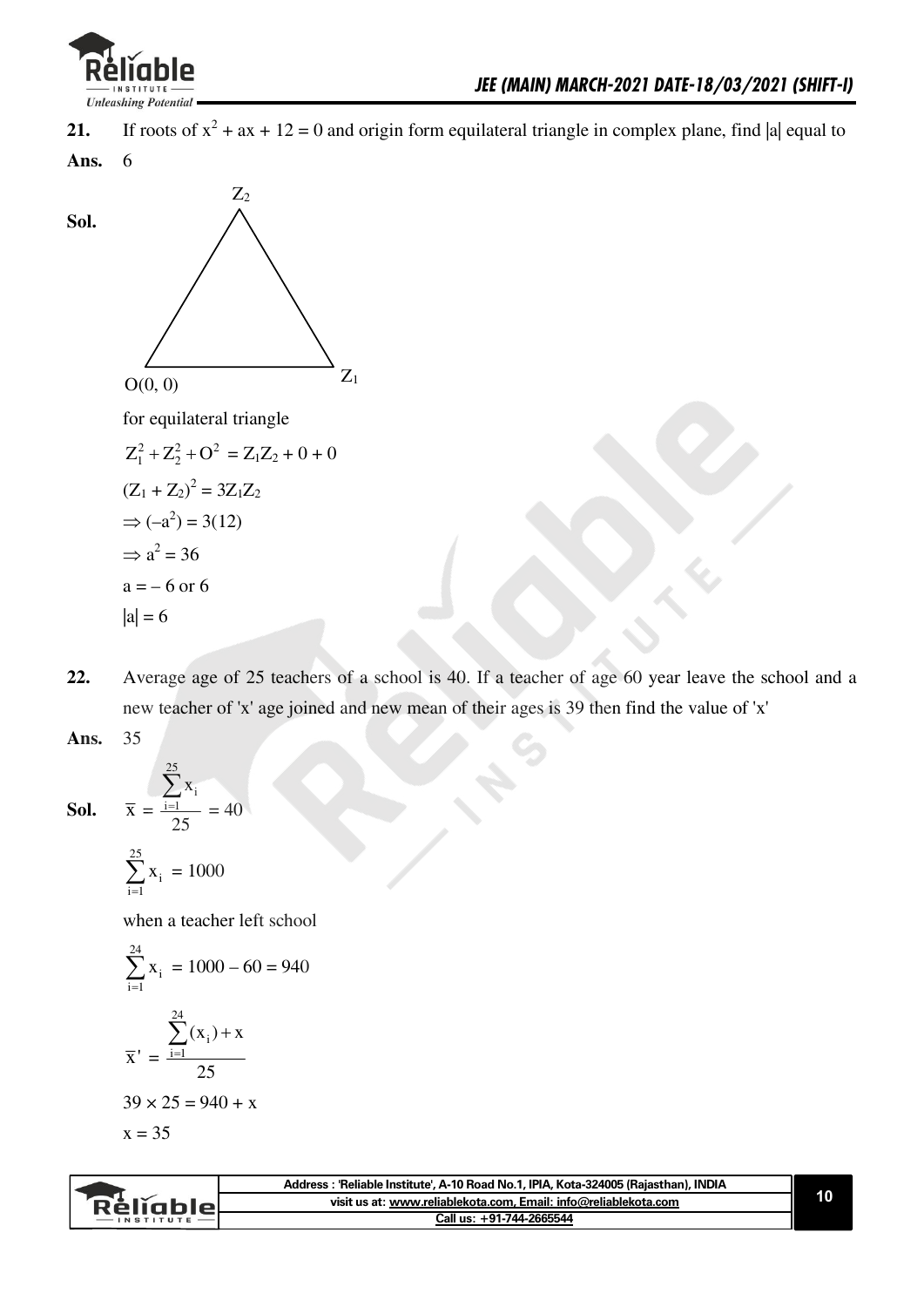

23. If 
$$
\lim_{x \to 0} \frac{\sin^{-1} x - \tan^{-1} x}{x^3} = \ell
$$
 then

find 
$$
6\ell + 1
$$
.

**Ans.** 4

**Sol.** 
$$
\ell = \lim_{x \to 0} \frac{\left(x + \frac{x^3}{6} + \dots\right) - \left(x - \frac{x^3}{3} \dots\right)}{x^3}
$$

$$
\therefore \ell = \frac{1}{6} + \frac{1}{3} = \frac{1}{2}
$$

$$
\therefore 6\ell = 4
$$

$$
|\cot x| = \cot x + \frac{1}{\sin x} \text{ in } x \in [0, 2\pi]
$$

Ans.  $1$ 

**Sol.** Case I: 
$$
x \in \left[0, \frac{\pi}{2}\right] \cup \left[\pi, \frac{3\pi}{2}\right]
$$
  
\n $\cot x = \cot x + \frac{1}{\sin x} \implies \text{not possible}$   
\nCase: II  $x \in \left[\frac{\pi}{2}, \pi\right] \cup \left[\frac{3\pi}{2}, 2\pi\right]$   
\n $-\cot x = \cot x + \frac{1}{\sin x} \implies \frac{-2\cos x}{\sin x} = \frac{1}{\sin x}$   
\n $\implies \cos x = \frac{-1}{2} \implies x = \frac{2\pi}{3}, \frac{4\pi}{3}$   
\n $= 1$ 

25. If 
$$
\int \frac{5x^8 + 7x^6}{(2x^7 + x^2 + 1)^2} dx = f(x) + c
$$
 and if  $f(0) = 0$  &  $f(1) = \frac{1}{k}$ , then find k.

**Ans.** 4

**Sol.** 
$$
\int \frac{5x^8 + 7x^6}{(2x^7 + x^2 + 1)^2} dx = \int \frac{5x^8 + 7x^6}{x^{14} \left(2 + \frac{1}{x^5} + \frac{1}{x^7}\right)^2} dx
$$

|           | Address: 'Reliable Institute', A-10 Road No.1, IPIA, Kota-324005 (Rajasthan), INDIA |  |
|-----------|-------------------------------------------------------------------------------------|--|
| Rèliablel | visit us at: www.reliablekota.com. Email: info@reliablekota.com                     |  |
|           | Call us: +91-744-2665544                                                            |  |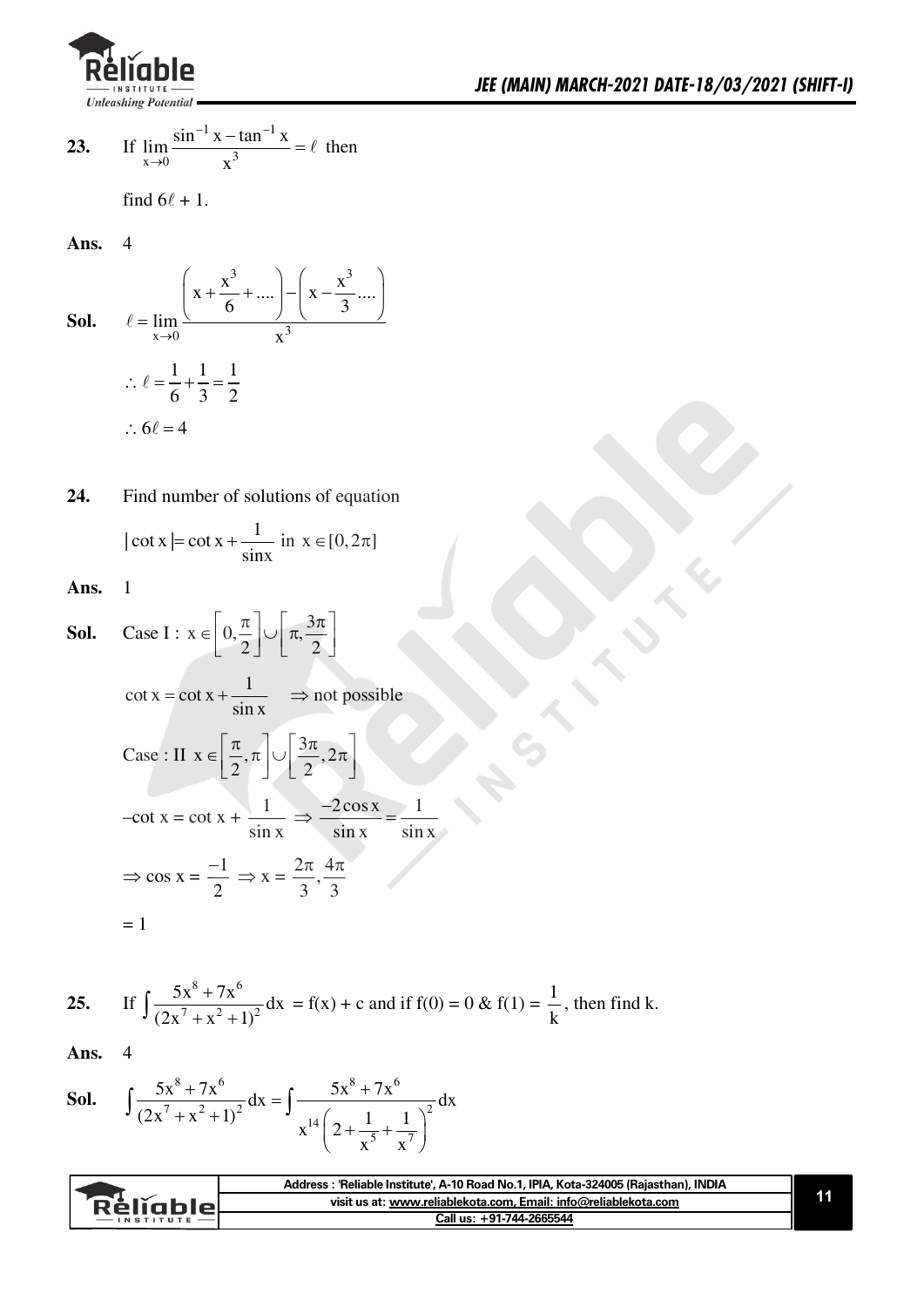

$$
= \int \frac{\frac{5}{x^{6}} + \frac{7}{x^{8}}}{\left(2 + \frac{1}{x^{5}} + \frac{1}{x^{7}}\right)} dx : \text{put } 2 + \frac{1}{x^{5}} + \frac{1}{x^{7}} = t
$$
\n
$$
= \int \frac{-dt}{t^{2}} = \frac{1}{t} + c \implies -\left(\frac{5}{x^{6}} + \frac{7}{x^{8}}\right) dx = dt
$$
\n
$$
= f(x) = \frac{1}{2 + \frac{1}{x^{5}} + \frac{1}{x^{7}}} = \frac{x^{7}}{2x^{7} + 1 + x^{2}}
$$
\n
$$
f(x) = \frac{1}{4} = \frac{1}{k} \implies k = 4
$$

26. Find the missing term in



### **Ans.** 16

**Sol.**  $4^{24}$  has base  $4 (= 12 - 8)$ 

 $3^6$  has base  $3 (= 7 - 4)$ 

(?) will have base  $2 (= 5 - 3)$ 

Power 24 =  $6 \times 4$  = (no. of divisor of 12)  $\times$  (no. of divisor of 8)

Power  $6 = 2 \times 3 = (no. of divisor of 7) \times (no. of divisor of 4)$ 

(?) will have power = (no. of divisor of 3)  $\times$  (no. of divisor of 5) = 2  $\times$  2 = 4

- **27.** Four points lying on the curve  $x^2y^2 = 1$  form a square such that mid-points of sides also lie on the given curve. Find the square of area of the square
- **Ans.** 80





| <b>Relignie</b><br>$-$ INSTITUTE | Address : 'Reliable Institute', A-10 Road No.1, IPIA, Kota-324005 (Rajasthan), INDIA |  |
|----------------------------------|--------------------------------------------------------------------------------------|--|
|                                  | visit us at: www.reliablekota.com, Email: info@reliablekota.com                      |  |
|                                  | Call us: +91-744-2665544                                                             |  |